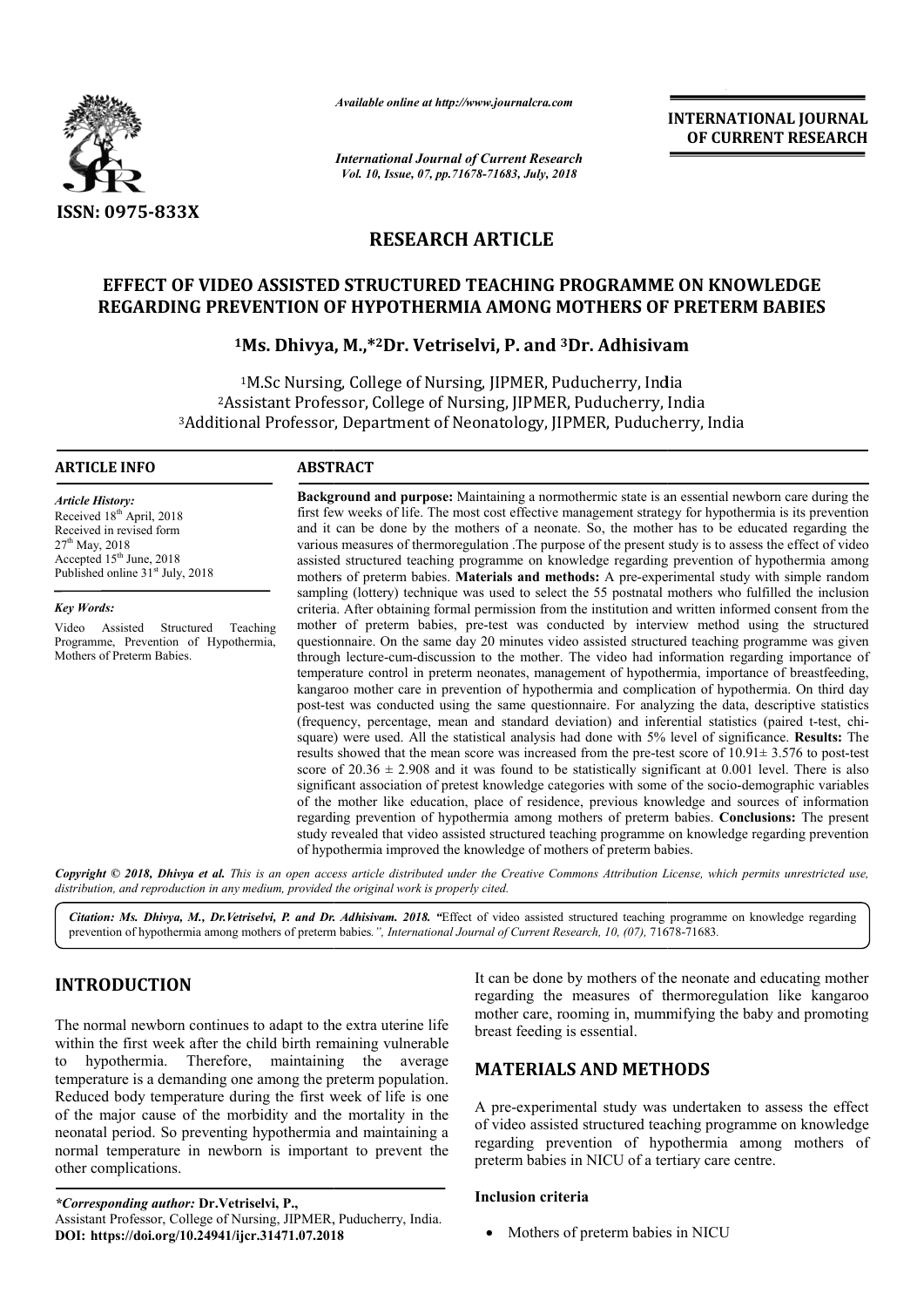• Mothers who know English/Tamil

#### **Exclusion criteria**

Either mother or the preterm baby is sick.

## **Sample size**

 $n = 55$ 

The sample size is estimated with a minimum expected difference in the mean score of the level of knowledge as 5 with a standard deviation of 10 and the sample size is estimated at 5% level of significance and 90% power. The estimated sample size is 45. The sample size is further adjusted with an expected drop outs of 20% and the sample size considered for the study is 55 mothers of preterm babies.

**Sampling:** Simple random sampling technique (lottery method) was used.

**Instruments:** The data collection proforma includes sociodemographic data, maternal variables and 30 structured questionnaire on knowledge regarding prevention of hypothermia.

**Intervention:** Video assisted structured teaching programme was given through lecture cum discussion method. The video had information regarding importance of temperature control in preterm neonates, management of hypothermia, importance of breast feeding and kangaroo mother care in prevention of hypothermia and complications of hypothermia.

**Data collection procedure:** Permission was obtained from Nursing Research Monitoring Committee and ethical committee. Informed written consent was obtained from study participants. Every day, mothers with preterm babies who fulfilled the inclusion criteria were selected through simple random sampling (lottery) method. After selecting the participants, the structured questionnaire was administered by interview method. For each mother 20-30 minutes was spent. Then video assisted structured teaching program was conducted for a period of 20 minutes. After 3 days, post-test was conducted.

**Ethical considerations:** The study was conducted with the Institute ethics committee (Human studies) approval. Permission was obtained from the Nursing incharge, NICU. Investigator first introduced herself to the participants and developed a good rapport with them. Written informed consent was obtained from all the participants. Study subjects had given the freedom to withdraw from the study at any time. Confidentiality and anonymity of the subjects were maintained.

**Plan for data analysis:** The distribution of data on categorical variables such as education status and the family income were expressed as frequency and percentage. The level of knowledge on prevention of hypothermia was expressed in mean with standard deviation. The comparison of change in the knowledge score over time in the same group was done by using paired t test. The comparison of pretest knowledge level in relation to the socio-demographic variables was carried out using independent t-test. The association of pre-test knowledge with socio-demographic variables was carried out by using Chi-square test. All statistical analysis has done with 5% level of significance.

# **RESULTS**

The results showed that 14.5% of mothers were in the age group of 20 years or less, 76.4% of mothers were between 21 to 30 years and 9.1% of mothers were above 30 years. 18.2% of mothers were illiterate, 40% of mothers had primary education, 21.8% of mothers had secondary education and 20 of mothers had graduation and above. Regarding occupation 5.5% of mothers were employed and 94.5% were unemployed. The distribution of religion showed that 85.5% of mothers were Hindus, 7.3% were Christians and 7.3% were Muslims.

With regard to family income 16.4% of mothers had family income of Rs.1000-2000, 30.9% had Rs.2001-3000, 29.1% had Rs.3001-4000 and 23.6% of mothers had the family income above Rs 4000. 41.8% of mothers belonged to urban community and 58.2% belonged to rural community. 43.6% of mothers had normal delivery, 10.9% had instrumental delivery and 45.5% of them had caesarean section. Regarding the previous knowledge about prevention of hypothermia only 18.2% of mothers had previous knowledge. Regarding source of information on prevention of hypothermia 3.6% and 14.5% gained knowledge from sources like family members/relatives and health personnel respectively. In regard to parity, it revealed that 67.3% of mothers were primi-para. The distribution of sex of the baby showed that 54.5% were male and 45.5% were female. The distribution of birth weight of the baby showed 1.8% were below 1.5 Kg, 50.9% were between 1.5-2 Kg , 41.8% were between 2-2.5 Kg and 5.5% were more than 2.5 Kg. In regard to gestational age 36% were below 28 weeks, 23.6% were between 29-31 weeks, 56.4% were between 32-34 week and 16.4% were between 35-36 weeks of gestation.

The level of knowledge regarding prevention of hypothermia among mothers of preterm babies was assessed before and after giving video assisted structured teaching programme. In the pre-test among 55 mothers 58.2% had inadequate knowledge, 41.8% had moderately adequate knowledge and none of the mothers had adequate knowledge regarding prevention of hypothermia. In the post-test among 55 mothers, 38.2% of mothers had moderately adequate knowledge, 61.8% had adequate knowledge and none of the mothers had inadequate knowledge. While comparing the pre-test and posttest knowledge of the mother the pretest mean and standard deviation was 10.91 and 3.576 and the post-test mean and standard deviation was 20.36 and 2.908. The obtained p value was  $p=0.000***$  and it showed that it was statistically significant at 0.001 level. The results showed that the demographic variables like education, place of residence, previous knowledge of the mother and sources of information were associated with the mothers pre-test level of knowledge at 0.01 level.

## **ANALYSIS AND INTERPRETATION**

# **DISCUSSION**

The study results showed that there was a significant increase in the mean knowledge score of the mother who attended the video assisted structured teaching programme and there is also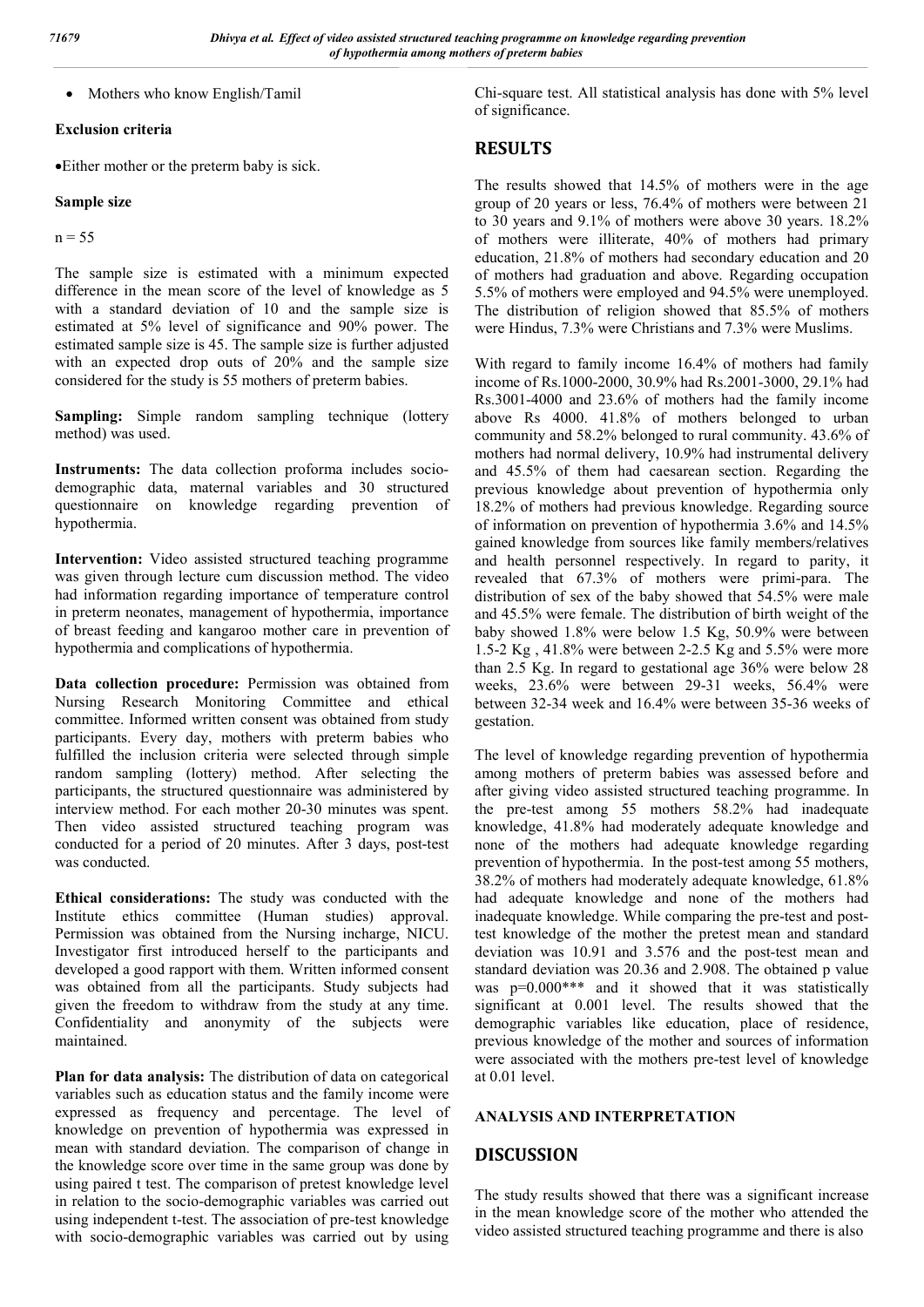|                                     |                                       |                | $N = 55$       |
|-------------------------------------|---------------------------------------|----------------|----------------|
| Demographic data                    | Categories                            | Frequency (No) | Percentage (%) |
| Age                                 | i) $\leq$ 20 yrs                      | 8              | 14.5           |
|                                     | ii) 21-30 yrs                         | 42             | 76.4           |
|                                     | $iii) > 30$ yrs                       | 5              | 9.1            |
| Education                           | i) No formal education                | 10             | 18.2           |
|                                     | ii) Primary education                 | 22             | 40             |
|                                     | iii)Secondary education               | 12             | 21.8           |
|                                     | iv)Graduation & above                 | 11             | 20             |
| Occupation                          | i) Employed                           | $\overline{3}$ | 5.5            |
|                                     | ii) Unemployed                        | 52             | 94.5           |
| Religion                            | i)Hindu                               | 47             | 85.5           |
|                                     | ii) Christian                         | $\overline{4}$ | 7.3            |
|                                     | iii) Muslim                           | $\overline{4}$ | 7.3            |
|                                     | iv) Others                            | ÷.             | $\sim$         |
| Family income per month (in Rupees) | i)1000-2000                           | 9              | 16.4           |
|                                     | ii)2001-3000                          | $\overline{7}$ | 30.9           |
|                                     | iii)3001-4000                         | 16             | 29.1           |
|                                     | iv) > 4000                            | 13             | 23.6           |
| Type of family                      | i)Nuclear family                      | 28             | 50.9           |
|                                     | ii)Joint family                       | 27             | 49.1           |
|                                     | iii)Extended family                   | ÷.             |                |
| Place of residence                  | i) Urban                              | 23             | 41.8           |
|                                     | ii)Rural                              | 32             | 58.2           |
| Type of present delivery            | i)Normal delivery                     | 24             | 43.6           |
|                                     | ii)Instrumental delivery              | 6              | 10.9           |
|                                     | iii)Caesarean delivery                | 25             | 45.5           |
| Previous knowledge regarding        | i)Yes                                 | 10             | 18.2           |
| prevention of hypothermia           | ii)No                                 | 45             | 81.8           |
| Sources of information regarding    | i)Radio/television                    | ÷.             | ÷.             |
| prevention of hypothermia           | ii)Family members/relatives           | $\overline{2}$ | 3.6            |
|                                     | iii)Newspaper/books                   | L.             | ÷.             |
|                                     | iv)Health personnel/ health magazines | 8              | 14.6           |
|                                     | v)Nil                                 | 45             | 81.8           |
| Parity                              | i) Primipara                          | 37             | 67.3           |
|                                     | ii)Multipara                          | 18             | 32.7           |
| Sex of the baby                     | i)Male                                | 30             | 54.5           |
|                                     | ii)Female                             | 25             | 45.5           |
| Weight of the baby                  | $i$ $>2.5$ Kg                         | $\mathbf{1}$   | 1.8            |
|                                     | ii) $2.1 - 2.5$ Kg                    | 28             | 50.9           |
|                                     | $iii)1.5-2.0Kg$                       | 23             | 41.8           |
|                                     | $iv$ $>1.5$ Kg                        | $\overline{3}$ | 5.5            |
| Gestational age of the child        | $i)$ <28 weeks                        | $\overline{2}$ | 3.6            |
|                                     | ii)29-31 weeks                        | 13             | 23.6           |
|                                     | iii)32-34 weeks                       | 31             | 56.4           |
|                                     | iv) 35-36 weeks                       | 9              | 16.4           |

#### **Table 1:Frequency distribution of study subjects in relation to socio-demographic variables**

## **Table 2. Pre-test level of knowledge regarding prevention of hypothermia among mothers of preterm babies**

|                                       |                |                    |       | $N = 55$                  |
|---------------------------------------|----------------|--------------------|-------|---------------------------|
| Level of knowledge                    | Pre-test       |                    | Mean  | <b>Standard Deviation</b> |
|                                       | Frequency (No) | Percentage $(\% )$ |       |                           |
| Inadequate knowledge (1-10)           | 32             | 58.2               | 10.91 | 3.576                     |
| Moderately adequate knowledge (11-20) | 23             | 41.8               |       |                           |
| Adequate knowledge (21-30)            |                |                    |       |                           |



**Figure 1: Pre-test level of knowledge regarding prevention of hypothermia among mothers of preterm babies**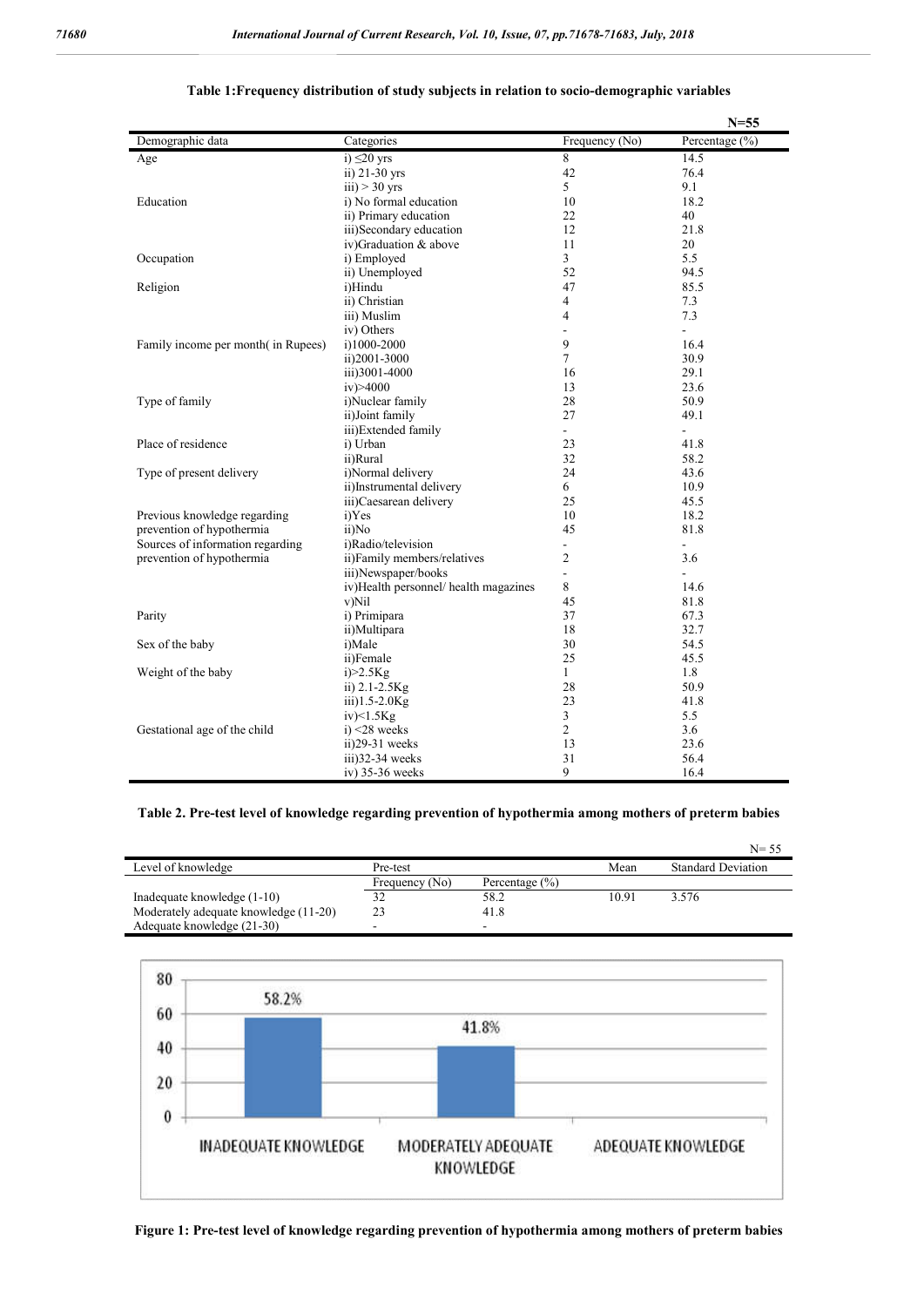**Table 3. Post-test level of knowledge regarding prevention of hypothermia among mothers of preterm babies**

| Level of knowledge                    | Post-test      |                    | Mean  | Standard  |
|---------------------------------------|----------------|--------------------|-------|-----------|
|                                       | Frequency (No) | Percentage $(\% )$ |       | Deviation |
| Inadequate knowledge (1-10)           | -              |                    | 20.36 | 2.908     |
| Moderately adequate knowledge (11-20) |                | 38.2               |       |           |
| Adequate knowledge (21-30)            | 34             | 61.8               |       |           |



**Figure 2. Post-test level of knowledge regarding prevention of hypothermia among mothers of preterm babies**

#### **Table 4. Comparison of pre-test and post-test level of knowledge regarding prevention of hypothermia among mothers of preterm babies**

|           |       |                    |                  | $N = 55$                 |
|-----------|-------|--------------------|------------------|--------------------------|
| Knowledge | Mean  | Standard deviation | Paired 't' value | Statistical significance |
| Pre-test  | 10.91 | 3.576              | $t = -27.876$    | $p=0.000***$             |
| Post-test | 20.36 | 2.908              |                  |                          |

\*\*\*  $p < 0.001$ 



#### **Figure 3. Comparison of pre-test and post-test level of knowledge regarding prevention of hypothermia among mothers of preterm babies**

association of demographic variables like education, place of residence, previous knowledge of the mother and sources of information with mothers pre-test level of knowledge regarding prevention of hypothermia.

## **The above findings were supported by the following studies**

 Begum (2009) conducted a study on the effectiveness of competency based teaching programme on the prevention of neonatal hypothermia in Karnataka. A sample of forty staff nurses were included in the study. The result showed that there was a significant increase in the mean attitude score, practice score and

knowledge score of nurses who attended the competency based teaching programme. The post test knowledge mean score (39.95%) and the pre-test knowledge mean score (25.4%) and it was significant at 0.05 level.

 Devi et al. (2015) conducted a study on impact of structured teaching programme on knowledge among mothers of newborn regarding prevention of neonatal hypothermia in a selected hospital, Bhuvaneshwar, Odisha, India. Quasi experimental study was used in this study. 50 mothers were selected by purposive sampling. The results showed that the overall mean score percentage in the pretest was 19.55% whereas in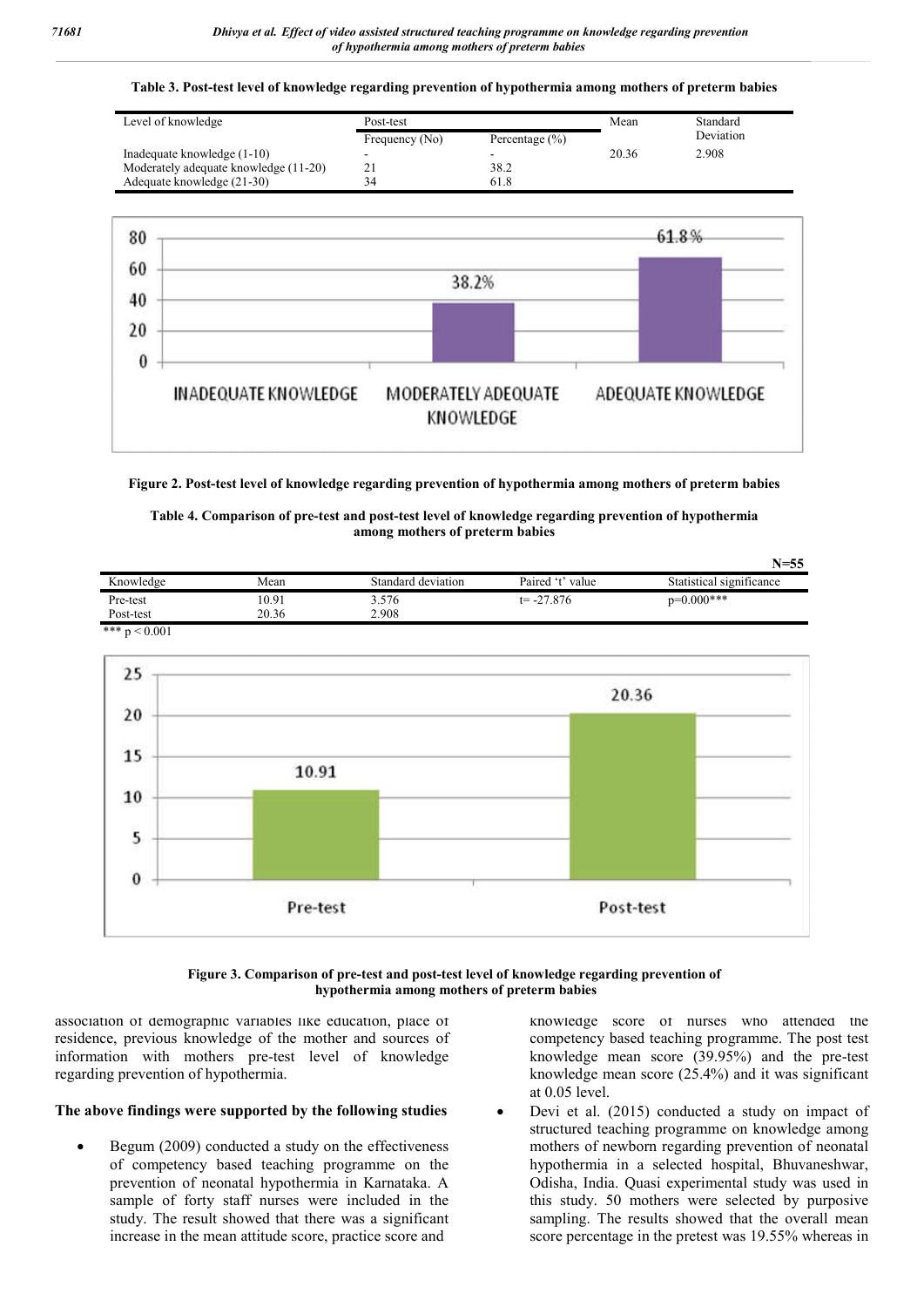the posttest was 87.8%. The study results revealed that STP was effective in providing the knowledge regarding the prevention of hypothermia among mothers of newborn babies

 Bhandari et al. (2012) conducted a study to evaluate the effectiveness of planned teaching program on prevention of hypothermia among postnatal mothers in selected hospitals of Belgaum, Karnataka. Study design was one group pre-test, post-test design. Thirty postnatal mothers were selected by non-probability sampling and pretest questionnaire was administered through structured interview schedule. After 7 days of planned teaching program, post test was conducted on same group. The results showed that the planned teaching program enhances the knowledge on prevention of hypothermia and also proved that there was significant association between the knowledge of the mother with the mother's age and religion

#### **Conclusion**

The present study concludes that video assisted structured teaching programme regarding prevention of hypothermia among mothers of preterm babies was effective. Providing education helps to prevent the complications of hypothermia in preterm babies. Hence it could be implemented into practice to promote the health and to reduce the mortality and morbidity among the preterm babies.

## **REFERENCES**

- Agarwal S, Sethi V, Pandey Rm, Kondal D. 2008. Human touch vs. axillary digital thermometry for detection of neonatal hypothermia at community level. *J Trop Pediatr.,* 54:200-1.
- Agarwal S, Sethi V, Srivastava K, Jha P, Baqui AH. 2010. Human touch to detect hypothermia in neonates in Indian slum dwellings. *Indian J Pediatr.*77;759-62.
- Available from: https://www.ncbi.nlm.nih.gov/ pmc/articles/ PMC3606398/
- Begum M. 2009. Effectiveness of competency based teaching programmeon prevention of neonatal hypothermia. *Asian J Clin Pediatr Neonatology.*1:12-16.
- Bergstrom A, Byaruhanga R, Okong P.2005. The impact of newborn bathing on the prevalence of neonatal hypothermia in Uganda: a randomized, controlled trial. Acta Paediatr. 94; 1462-7.
- Bhandari UM, Kharde SN, Raddi SA. 2012. A study to evaluate the effectiveness of planned teaching program on knowledge of mothers on Prevention of hypothermia among newborns in selected hospitals of Karnataka. *Indian J Pediatric.,* 2:89-92.
- Bouet KM, Garcia L, Garcia I, Valcarcel M. 2013. Improvement in knowledge of nursing staff after an educational intervention about control of newborn temperature. *Bol Asoc Med* P R.105;29-32.
- Broadsky D, Ouellete M. 2008. Primary care of the premature infant. Saunders publications.
- Choudhary SP, Balaji RK, Gupta RK. 2010. Knowledge, attitude and practices about neonatal hypothermia among paramedical staff. *Indian J Pediatric.,* 3:165-66.
- Chouduri KC. 2010. A study to evaluate the knowledge, attitude and practices of neonatal hypothermia among medical and paramedical staff. *Indian J Pediatric.,* 6:184- 85.
- Conde A, Diaz JL. 2016. Kangaroo mother care to reduce morbidity and mortality in low birth weight infants. *Cochrane Database Syst Rev.,* 8:CD002771. doi: 10.1002/14651858.
- Cordaro T, Phalen AG, Zukowsy K. 2012. Hypothermia and occlusive skin wrap in the low birth weight Premature infant. NAINR. 12: 78-85.
- Creehan PA, Simpson K. 2014. Perinatal Nursing.  $4<sup>th</sup>$  ed. Lippincott Williams publications.
- De leeuw R, Colin E, Dunnebier E, Mirmiran M. 1991. Physiological effects of Kangaroo care in very small preterm Infants. *Biol Neonate.,* 59;149-55.
- Devi SK, Badhei K. 2015. Impact of structured teaching programme on knowledge among mothers of newborn regarding prevention of neonatal hypothermia in a selected Hospital, Bhuvaneshwar, Odisha, India. *Journal of Nursing and Health sciences.* 4;46-50.
- George S, Phillips K, Mallory S, Holmquistova I, Hare R, Allen S et al. 2015. A pragmatic descriptive study of rewarming the newborn after the first bath. *J Obstet Gynecol Neonatal Nurs.* 44; 203-9.
- Ghai OP. 2010. Essential Paediatrics. 2<sup>nd</sup> ed. New Delhi: Wolter's Klluwer publications.
- Green DA, Kumar A, Khanna R. 2006. Neonatal hypothermia detection by Thermospot in Indian Urban slum dwellings. *Arch Dis Child Fetal Neonatal Ed.,* 91;96-98.
- Hockenberry MJ, Wilson D. 2007. Wong's nursing care of infants and children. 8<sup>th</sup> ed. Missouri: Mosby.
- Iyengar SD, Bhakoo ON. 1991. Prevention of neonatal hypothermia in Himalayan villages: Role of the domiciliary caretaker. *Trop Geogr Med.,* 43:293-6.
- Kavitha P, Prasath A R, Krishnaraj P. 2012. A study to assess the knowledge on kangaroo mother care among postnatal mothers. *Journal of Science.* 2; 6-7.
- Knobel RB, Wimmer JE, Holbert D. 2005. Heat loss prevention for preterm infants in the delivery room. *J Perinatol.,* 25; 304-8.
- Komal, Latha P, Sharma U. 2017. Effectiveness of STP on knowledge of postnatal mothers regarding Kangaroo mother care in selected hospital, Moga, Punjab. *Int J Health Sci Res.,* 7;196-99.
- Lawn JE, Kambafwile JM, Horta BL, Barros FC, Cousens S. 2010. Kangaroo mother care to prevent neonatal deaths due to preterm birth complications. *Int J Epidemiol.*39;44-45.
- Ludington SM, Nguyen N, Swinth JY, Satyshur RD. 2000. Kangaroo care compared to incubators in maintaining body warmth in preterm infants. *Biol Res Nurs.* 2;60-73.
- Lunze K, Blood DE, Jamison DT, Hamer DH. 2013. The global burden of neonatal hypothermia: systematic review of a major challenge for newborn survival. BMC med., 11. Doi:10.1186/174/-7015-11-24.
- Lunze K, Yeboah AK, Marsh DR, Kafwanda SN, Musso A, Semrau K et al. 2014. Prevention and management of neonatal hypothermia in rural Zambia. *Plos One.,* 9;1371.
- Malathi K. 2015. Effectiveness of structured teaching programme on knowledge regarding measures of thermoregulation in newborn among measures of thermoregulation in Newborn among postnatal mothers. *American International Journal of Research in Humanities, Arts and social sciences.,* 11;64-68.
- Meera M, Gayathri S, Hiral R, Silvi R, Yashvanti V, Sampanda. 2016. A study to assess the effectiveness of structured teaching programme on knowledge regarding Kangaroo mother care among mothers of Low birth weight babies. *Int. J. Nur.Edu.and Research*. 4;45-6.